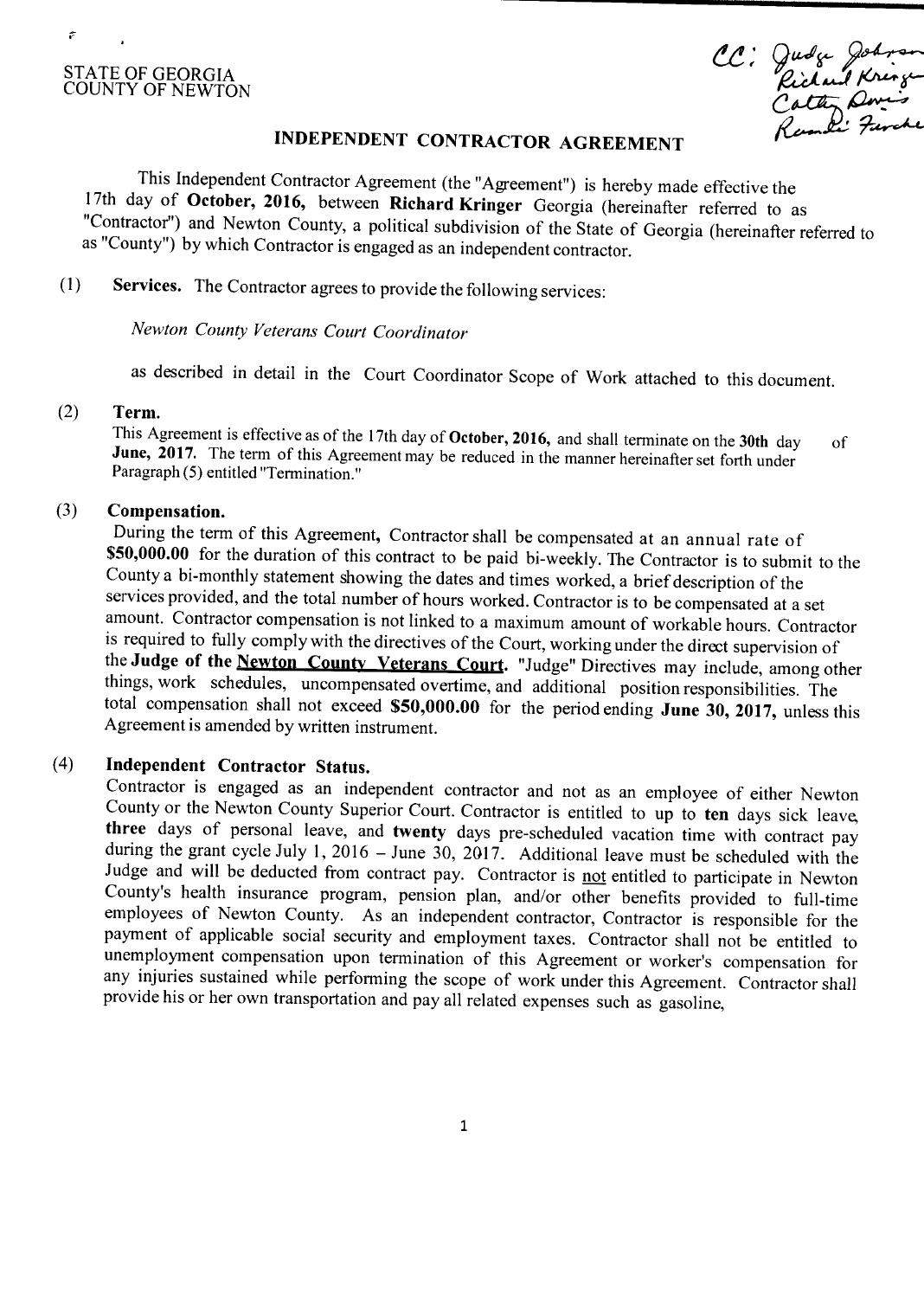è

1

#### INDEPENDENT CONTRACTOR AGREEMENT

This Independent Contractor Agreement (the "Agreement") is hereby made effective the 17th day of October, 2016, between Richard Kringer Georgia (hereinafter referred to as Contractor") and Newton County, a political subdivision of the State of Georgia ( hereinafter referred to as" County") by which Contractor is engaged as an independent contractor.

1) Services. The Contractor agrees to provide the following services:

Newton County Veterans Court Coordinator

as described in detail in the Court Coordinator Scope of Work attached to this document.

#### 2) Term.

This Agreement is effective as of the 17th day of **October, 2016,** and shall terminate on the 30th day of June, 2017. The term of this Agreement may be reduced in the manner hereinafter set forth under Paragraph (5) entitled "Termination."

#### 3) Compensation.

During the term of this Agreement, Contractor shall be compensated at an annual rate of **\$50,000.00** for the duration of this contract to be paid bi-weekly. The Contractor is to submit to the County <sup>a</sup> bi-monthly statement showing the dates and times worked, <sup>a</sup> brief description of the services provided, and the total number of hours worked. Contractor is to be compensated at <sup>a</sup> set amount. Contractor compensation is not linked to <sup>a</sup> maximum amount of workable hours. Contractor is required to fully comply with the directives of the Court, working under the direct supervision of the Judge of the Newton County Veterans Court. "Judge" Directives may include, among other things, work schedules, uncompensated overtime, and additional position responsibilities. The total compensation shall not exceed  $$50,000.00$  for the period ending June 30, 2017, unless this Agreement is amended by written instrument.

#### 4) Independent Contractor Status.

Contractor is engaged as an independent contractor and not as an employee of either Newton County or the Newton County Superior Court. Contractor is entitled to up to ten days sick leave, three days of personal leave, and twenty days pre- scheduled vacation time with contract pay during the grant cycle July 1, 2016 — June 30, 2017. Additional leave must be scheduled with the Judge and will be deducted from contract pay. Contractor is not entitled to participate in Newton County's health insurance program, pension plan, and/or other benefits provided to full-time employees of Newton County. As an independent contractor, Contractor is responsible for the payment of applicable social security and employment taxes. Contractor shall not be entitled to unemployment compensation upon termination of this Agreement or worker's compensation for any injuries sustained while performing the scope of work under this Agreement. Contractor shall provide his or her own transportation and pay all related expenses such as gasoline,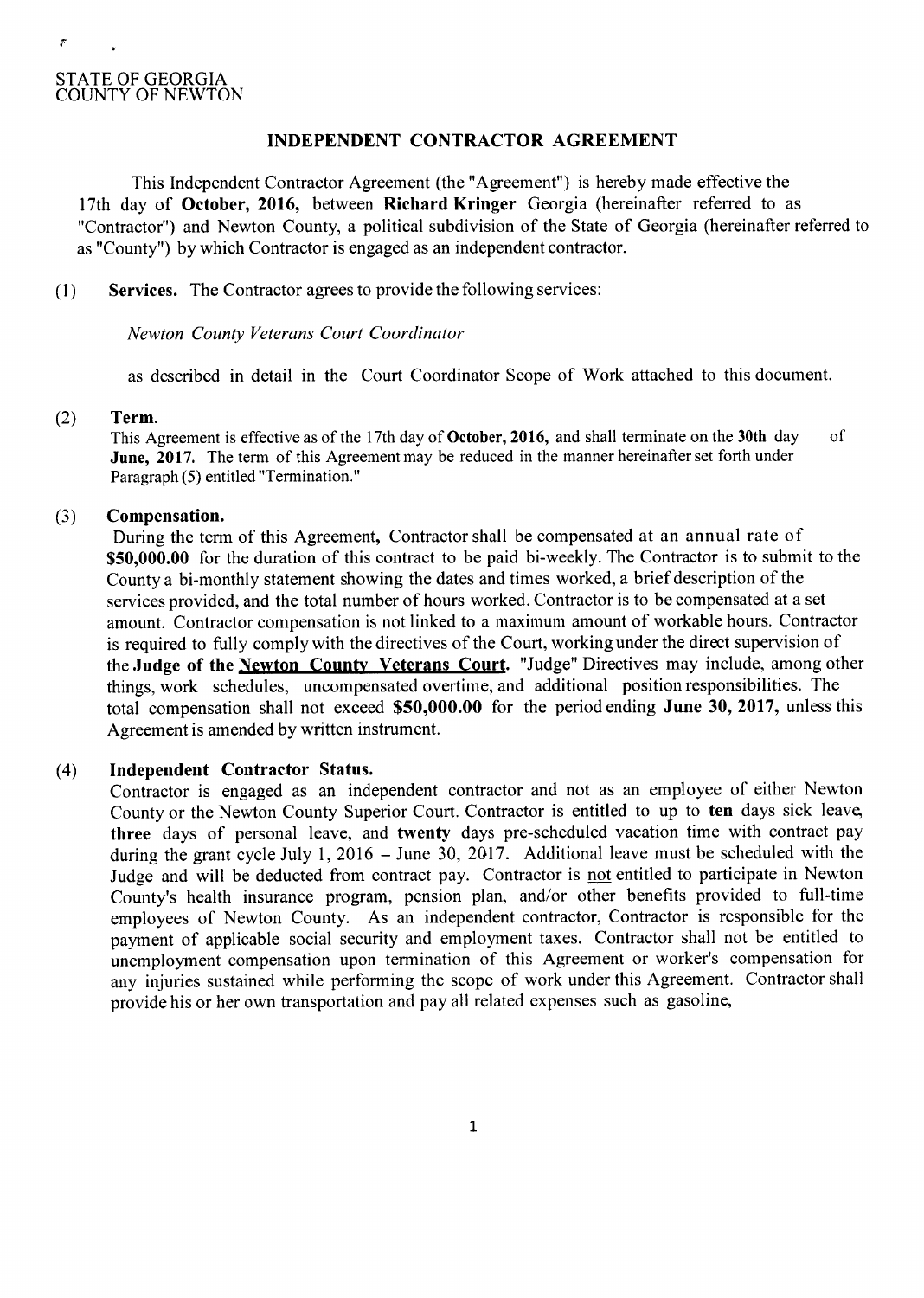maintenance, insurance, repairs, license fees, and ad valorem taxes, unless otherwise deemed reimbursable from other sources.

#### 5) Termination.

 $\sigma$ 

Termination for Convenience: With the consent of the Judge, Newton County may terminate this Agreement at any time for any reason ( or no reason) upon fifteen ( 15) days prior written notice. As full compensation under this Agreement, Contractor shall be entitled to compensation earned prior to the date of the notice of termination plus one additional payment of the bimonthly amount listed in Paragraph 3.

Termination for Cause: This Agreement may be terminated by Newton County immediately and without prior notice for any of the following:

a) Contractor's failure to perform his or her duties in a competent manner, as determined by the Judge, in his sole discretion;

b) Contractor's failure to perform the duties assigned, as determined by the Judge, in his sole discretion;

c) Contractor is charged with <sup>a</sup> felony, crime of moral turpitude, act of fraud or other crime involving dishonest, or any crime against children;

d) Contractor violates any applicable duties of confidentially;

e) Contractor uses any illegal drug; or

f) Contractor commits any act or acts that could reflect discredit on or bring disrepute to the County.

As full compensation under this Agreement, Contractor shall be entitled to compensation earned prior to the date of the for cause termination.

#### 6) Integration and Modification.

This Agreement represents the sole and entire agreement between the Contactor and the County and all offers, negotiations or agreements between the parties are merged herein.

No modification of the contract is binding unless it is in writing and signed by the parties hereto.

7) Time is of the essence for this Agreement.

Signatures to follow on Page 3)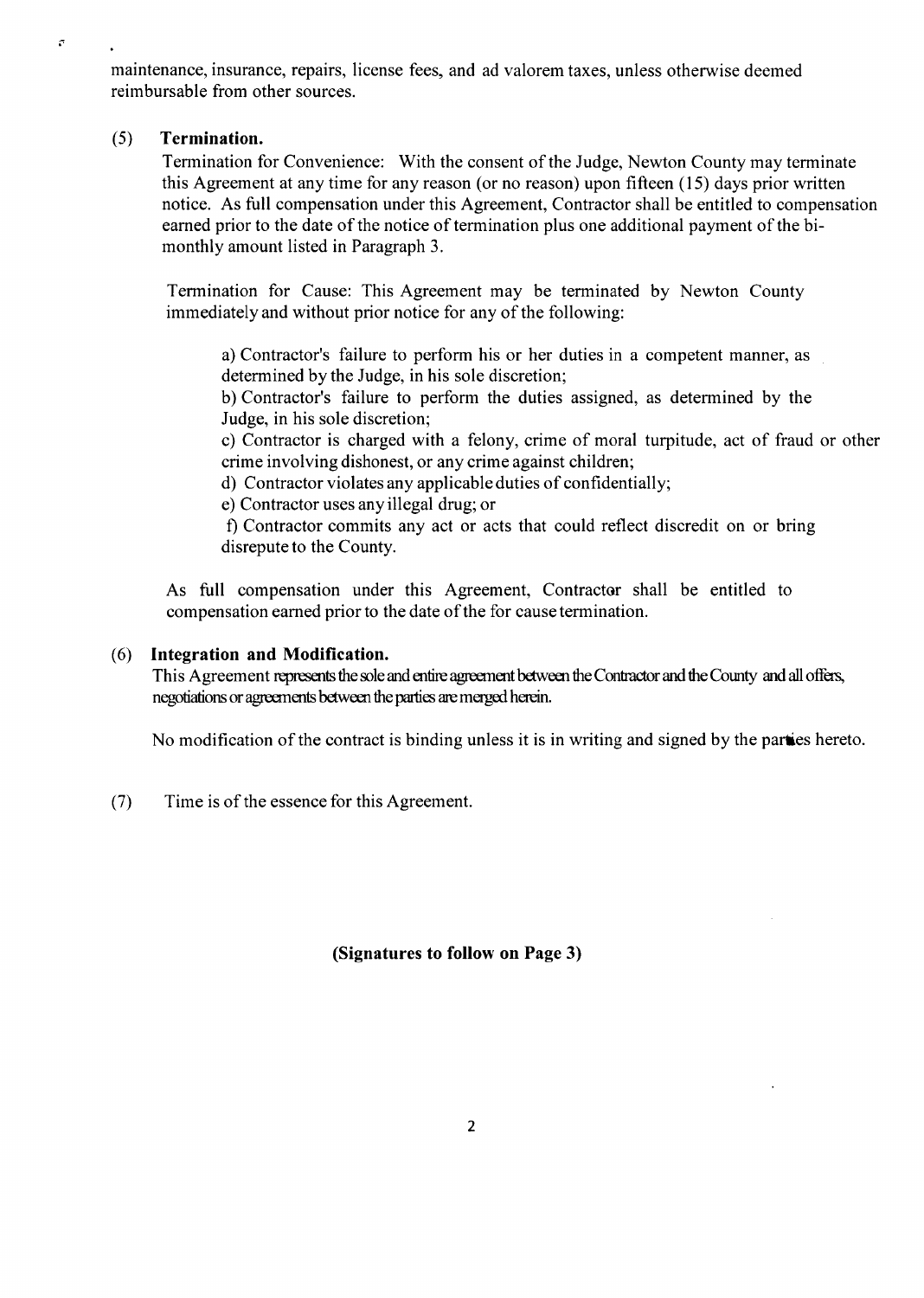WITNESS WHEREOF, the parties hereto have executed this Agreement on the  $17$ day of  $N$  ovember, 2016.

 $\sigma$ 

 $\mathcal{E}_{\mu}$ Newton County  $B\hat{y}$ :

Keith Ellis, Chairman Newton County Board of Commissioners

Contractor;  $\epsilon$ Richard Kringer